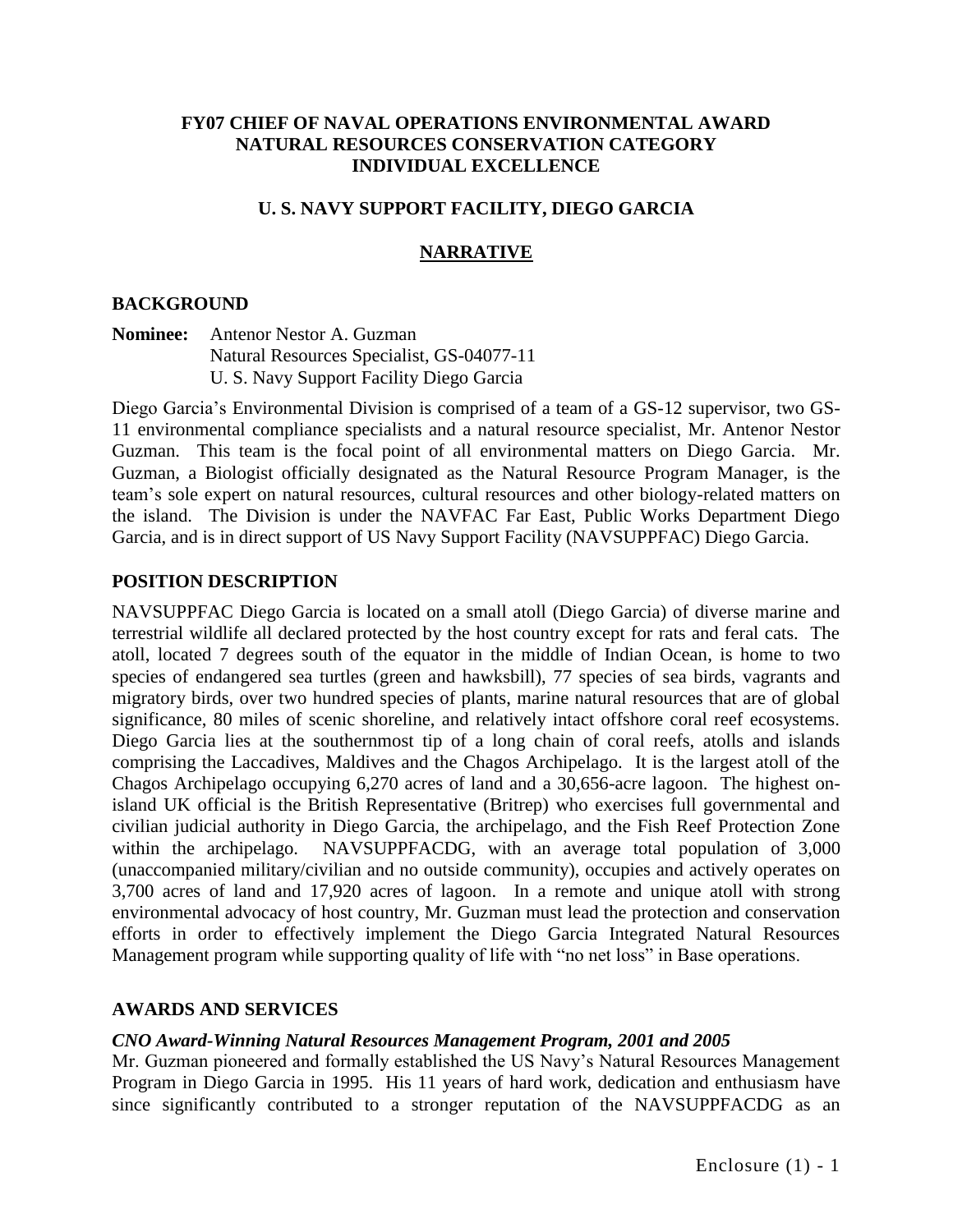exemplary environmental steward in the region. His remarkable efforts directly contributed to NAVSUPPFAC Diego Garcia receiving the CNO Natural Resources Conservation Award for 2001 and 2005.

# *A Consistent Performance Awardee*

Mr. Guzman's numerous and most recent individual commendations are the cumulative results of his sustained career of excellence in the service, reflecting positively on the US Navy. Sustained superior performer, consistently recognized for his outstanding efforts, awarded Civilian Employee of the Year (2005) and Civilian of the Quarter for July-September 2007. As the island's resident expert on Natural Resources Protection and Conservation programs, Mr. Guzman has gained an incredible record of accomplishments in a job that requires him to ensure that Navy activities in Diego Garcia, while meeting mission requirements, must comply with applicable natural resources protection laws, DOD policies and host country regulations.

### **ACCOMPLISHMENTS**

# *INRMP Implementation*

Mr. Guzman has been instrumental in both the initial development of the Diego Garcia Natural Resources Management Plan (NRMP) in 1999 and its major update into an Integrated NRMP in 2005 that incorporates the first ever Marine Biological Survey on Diego Garcia. His untiring devotion and technical expertise enabled the initial NRMP-recommended management actions to be completely and successfully exceeded on time and within budget, and resulted in an improved and well-established program. Aside from his major responsibilities associated with the implementation of the INRMP, Mr. Guzman does equally important duties and responsibilities as the Cultural/Archaeological Resources Program Manager, Performance Assessment Representative of the Contracting Officer for the pest control, refuse and recycling, and environmental annexes on Navy's largest and most comprehensive Base Operating Support (BOS) Contract. Additionally, he supports NAVSUPPFAC Diego Garcia as the Qualified Recycling Program Coordinator, and serves as a key member of the Diego Garcia Environmental Protection Council, technical adviser to the USAF-Navy Bird Aircraft Strike Hazard Team, and a regular contributor to various newsletters, including the Friends of Chagos.

Mr. Guzman's approach to Integrated Natural Resources Management Program (INRMP) implementation shows remarkable ability to create successful partnerships among Diego Garcia residents. Benefits include cost savings, information and education and community-capacity building through volunteer efforts. Perhaps, his most enduring contributions are in the areas of controlling spread of invasive plant species, rat control, feral cat removal, sea turtle conservation and study, bi-annual island-wide voluntary beach cleanup coordination and sponsoring MWR events to promote conservation programs, specifically:

# *Implementing Educational Program*

 Strengthened environmental awareness and education campaign by producing and posting educational brochures and posters on endangered and protected species and pest/invasive species alert notices (i.e., prevention of accidental introduction of brown tree snake) using all available means of communications on the island, e.g., newsletters, intranet, local radio and TV stations.

 Conducts twice-a-month Island Indoctrination to promote environmental and natural resource awareness to newly deployed military/civilian personnel, and awareness training on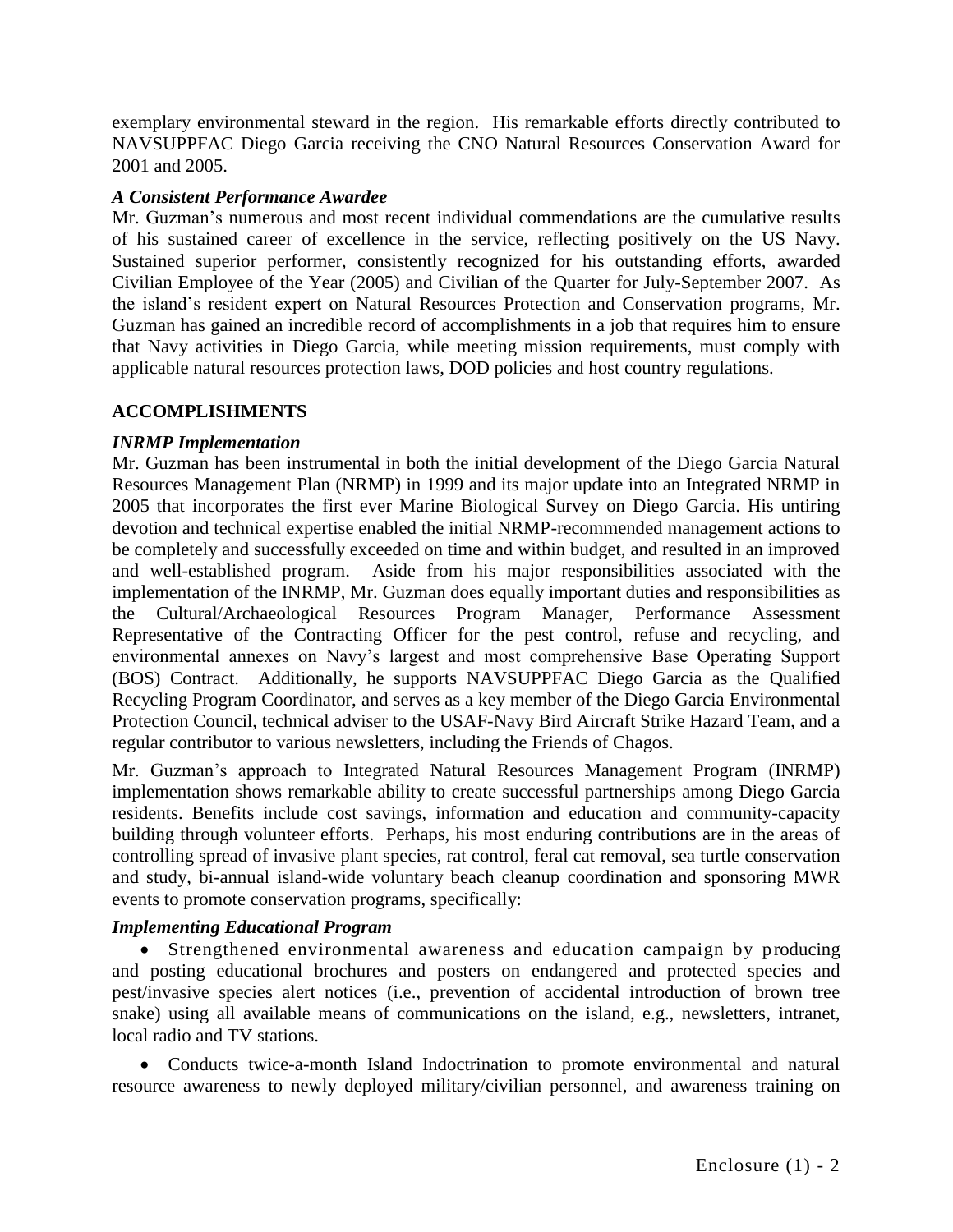Diego Garcia Final Governing Standards to the base operating contractors' key personnel during the start of the new BOS contract in 2006.

• Implemented the botanical educational awareness program by indicating the scientific and common names on plants situated in areas frequented by visiting and island personnel.

• Integrated the natural resource program into recreational activities by promoting/coordinating regular upkeep of 18-mile jogging/walking/biking nature trail and R&R site at the eastern nature reserve by military and civilian volunteers. Use of the nature trail and R&R site during recreational activities has generated island community interest in nature and instilled in them the needs to protect the environment.

 Promotes environmental awareness by coordinating Earth Day (April) and Sea Turtle month (November) activities such as 5km fun run/walk, and photo, slogan, trivia and T-shirt design contests.

 Coordinates and implements the semi-annual brown tree snake awareness training for personnel involved in receiving and staging incoming cargo from off-island location such as Singapore and Guam.

# *Control of Alien and Invasive Plant and Animal Species*

• Implemented an annual, sustainable, low-budget approach to control spread of invasive ironwood (*Casuarina equisitifolia*) and sensitive plant species (*Mimosa invisa and Mimosa pudica*) including shoreline flora protection from the parasitic "vine dodder" (*Cassytha filiformis*). Due to the delicate groundwater aquifers restricting the use of herbicide, Mr. Guzman promoted regular flame weeding, hand-pulling and incineration methodology at a rate of 370,000 sq. ft. of cleared area per year at a cost of \$0.06 per square foot. Total eradication of *Mimosa invisa* was completed in 2006.

 Implemented an effective low-cost, permanent grid-type rodent control methodology in housing areas and work spaces that are still presently in use.

• Continuously monitors the effect of rhinoceros beetles to coconut trees. These beetles caused detrimental damage to coconut trees on Diego Garcia in the 1990's. A biological agent, baculovirus was introduced to this species in the mid 1990's and has since been successful in controlling rhinoceros beetles up to present time.

 His recommendation to utilize the BOS contract Pest Control Annex to perform cat control vice ongoing USDA cat eradication methodology realized a reduced operating cost of 60% and without adverse impact to the overall objective of the program.As the initiative progressed over the years, red footed booby population doubled and the colony of seabirds expanded tremendously on the eastern arm of the atoll. Low flying white breasted moorhens and the nocturnal Audubon's gained relative abundance in 2005 from uncommon status in 1996. Ground-nesting red-tail tropicbirds and wedge-tailed shearwaters gained relative foothold and continued to breed year round. At present, despite few remaining feral cats in the wild, the impact of feral cat population to the bird population has become insignificant.

 Developed a standard quarantine procedure during importation of aggregates to prevent accidental introduction of unwanted/invasive plant and animal species. Diego Garcia is completely dependent on imported aggregates and fill materials for construction and landfill cover.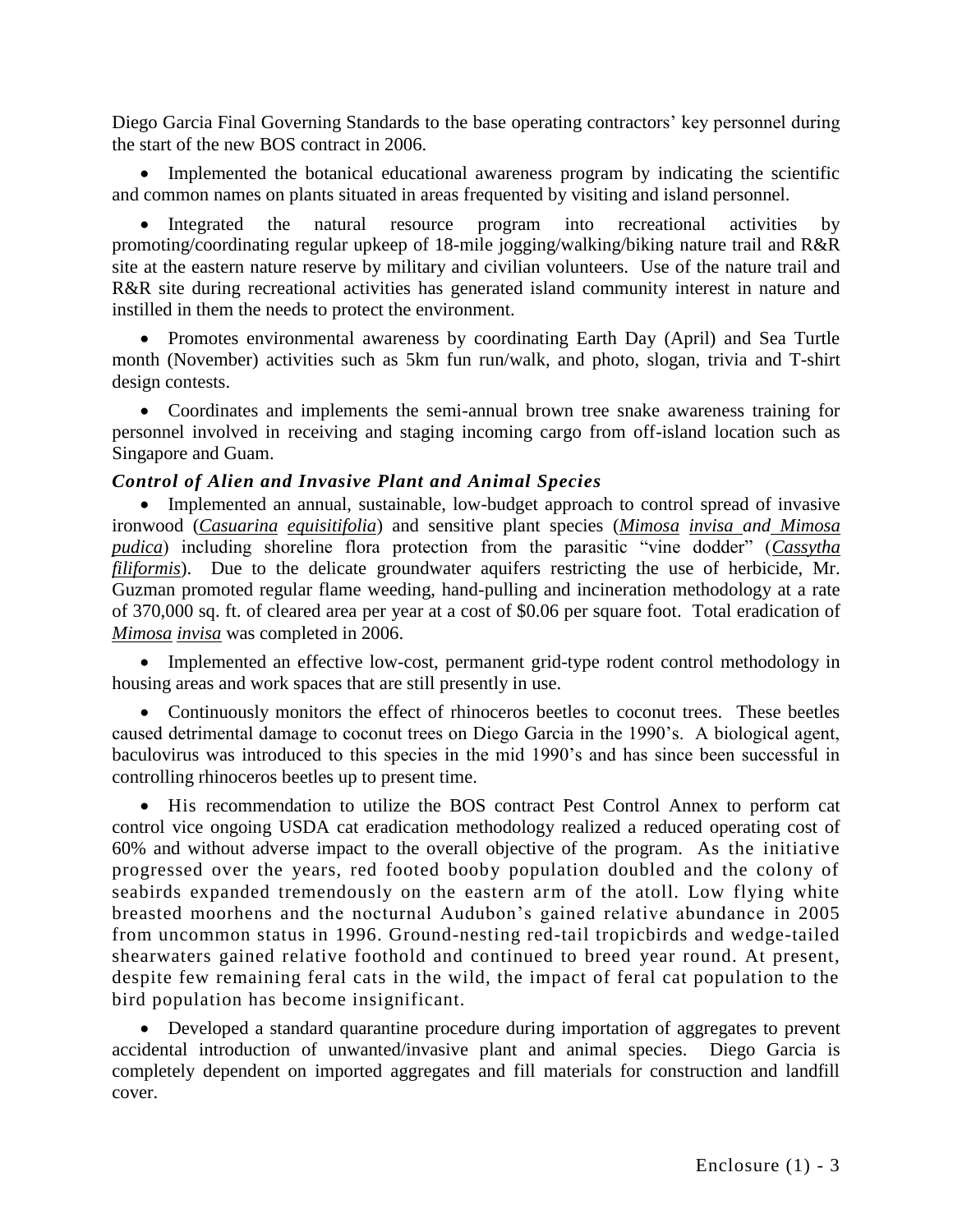Vigilantly supervised the successful sanitation of two visiting ships infested with black and brown widow spiders moored in the lagoon. Mr. Guzman's focused attention to detail was crucial to the successful eradication efforts preventing introduction of these venomous species onto the atoll, thus maintaining a venomous-spider-free island.

## *Propagation of Native Plant Species*

• Implemented the continuous propagation of native plants for landscaping and as replacement plants for ironwoods (an invasive and non-native tree) and other unwanted trees by operating a local nursery through the BOS contract. At present, the nursery maintains sufficient number of seedlings to support various onsite projects requiring landscaping and re-vegetation.

### *Reducing Bird Aircraft Strike Hazard (BASH)*

 Worked closely with the Navy and Air force BASH teams as natural resource technical adviser; justified and obtained prior and extended approval from U.K. to shoot target birds (cattle egret) and increase area of kill zone, respectively, and to remove the bird rookery located 800 meters away from the airfield that successfully reduced the bird population on the active airfield to a manageable level. Ultimately, these joint efforts tremendously decreased the bird strike incidents to only 2 in 2006 and 2 in 2007 (versus 12 in 2004 and 2005 and 105 in 2001-2003).

### *Protecting Wildlife and Endangered Sea Turtles*

 Mr. Guzman's zeal for biology and wildlife species has been an advantage to the island. He promoted the relocation of threatened coconut crabs

• For ten years now, Mr. Guzman has coordinated the semi annual voluntary beach cleanup participated by nearly 1,200 military and civilian volunteers annually to clean 12 miles of seaside beach in preparation for the sea turtle peak nesting season, resulting in annual average collection rate of at least 28 truckloads of non-biodegradable garbage brought in by ocean tides each year. Studies show that the removal of these non-biodegradable items results in higher percentage of egg-hatched survivability.



**Seasonality of Turtle Nesting at Diego Garcia from March 2006 to February 2007**

 In collaboration with UK-based International Sea Turtle Research, Mr. Guzman led onisland volunteers in conducting regular surveys of two index sites at Diego Garcia. This study is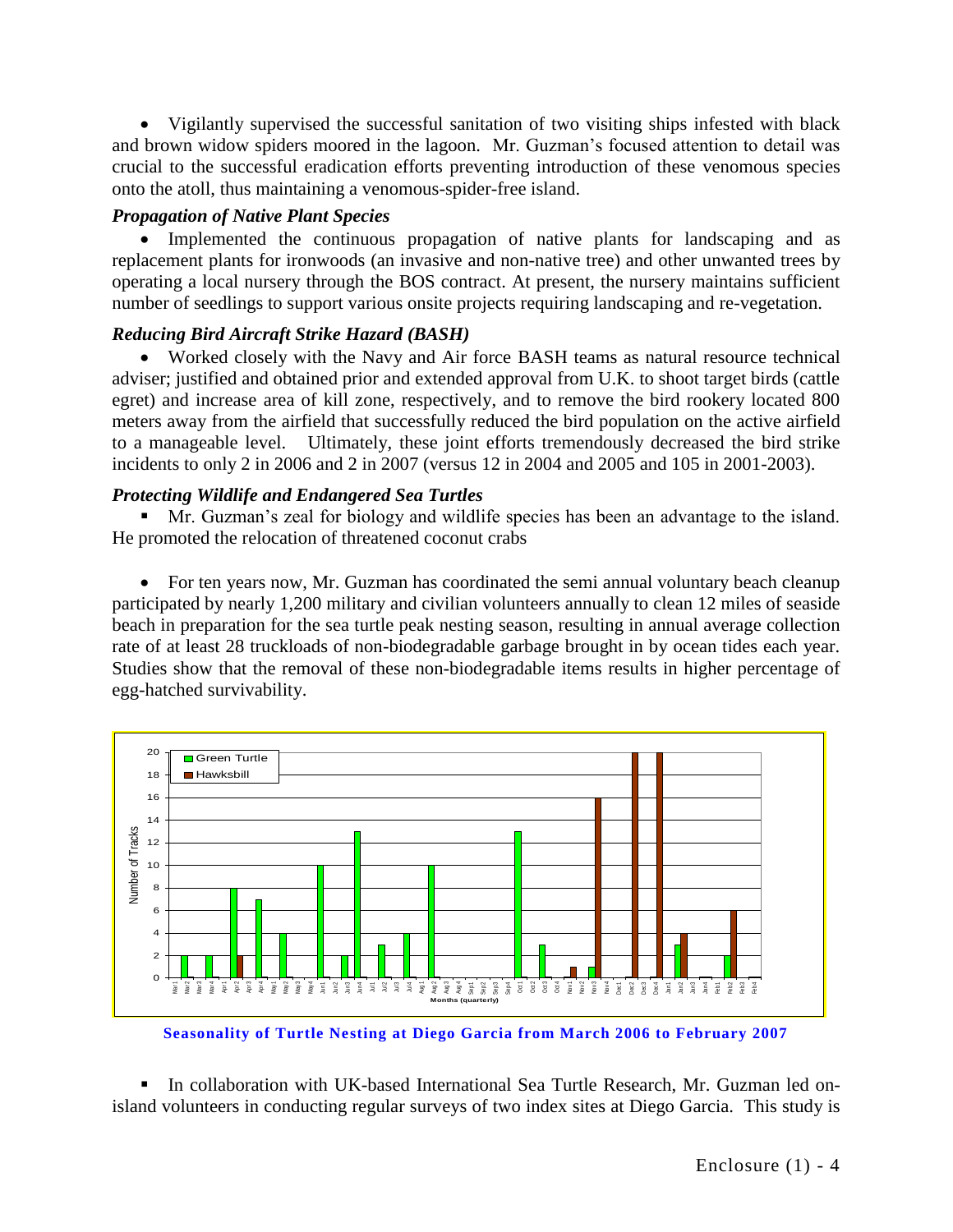the first ever conducted in the Chagos Archipelago and the data compiled is being used to determine nesting seasonality, beach accessibility to turtles (if nesting substrate is accessible to turtles year round), obtain genetic samples of nesting population thru DNA profiling, egg clutch survival rate and systematic cataloging of photos of beach changes. Data gathered are submitted to Flora and Fauna International. His contributions to this project are highly commended and acknowledged in the international arena for global protection of endangered sea turtles posted by Ms. Mortimer in the Indian Ocean Southeast Asian Marine Turtle Memorandum of Understanding in Sep 2007. Report can be viewed at *[http://www.ioseaturtles.org.](http://www.ioseaturtles.org/)*

## *EMS and EQA Implementation*

 Conducted Environmental Quality Assessment and Environmental Baseline Study on USAF deployed forces occupied/operation areas in 2006 to evaluate the environmental health at Camp Thunder Cove and document the overall environmental compliance status of the USAF operational activities in Diego Garcia. The report included management recommendations for improved environmental compliance during future deployments.

 Collaborated with NAVFAC Pacific in developing the program-specific Environmental Management System plan for the Natural Resources program.

#### *NEPA-like Environmental Documentation*

• In 2006 and 2007, conducted environmental assessments of 104 various-type projects requiring NEPA-like environmental documentation to ensure that natural and cultural resources were not adversely impacted and mitigating measures are accomplished. One example is the AMMO Pad construction project that required removal of over 1,000 coconut trees in a 1.5 acre forested area and relocation of 265 threatened coconut crabs (*Birgus latro*) displaced by this project.

 With no expert marine biologist on site, Mr. Guzman initiated and conducted a joint US Navy and USAF medical personnel effort to gather data and document two unusual events in DG lagoon waters in 2006; fish kill in March 2006 and an algal bloom in June 2006. The cause of the fish die-offs was unclear. The algal bloom is believed to have been caused by high levels of mineral and organic substances in the water, however, concentration did not reach a level that was detrimental to marine animals.

 Presently coordinating the site survey for dredged material characterization and joint US-UK marine biological surveys in support of future construction projects at the deep draft wharf.

#### *Protecting Shoreline*

 Closely supervised the following projects to restore in-place soil damaged by the natural shifting of shoreline sand and strong storm-driven seaside waves.

 (1) Construction/repair of interim shore defenses from erosion by reutilizing 280 tons of construction and demolition concrete debris and 80 tons of excavated fill materials to prevent further attrition of a 2-mile stretch of shoreline and to protect the majority of the northwestern portion of Diego Garcia where US military assets are situated. This effort also eliminated importation of materials and the relative risks of introducing invasive plant/animal species; realizing a total cost avoidance of nearly \$327,000 on imported fill materials and boulders.

Re-vegetation of 320-yards of ocean-current-disturbed shoreline with scaevola and native trees to restore the continuous vegetated rim of at least 10-15 feet wide.